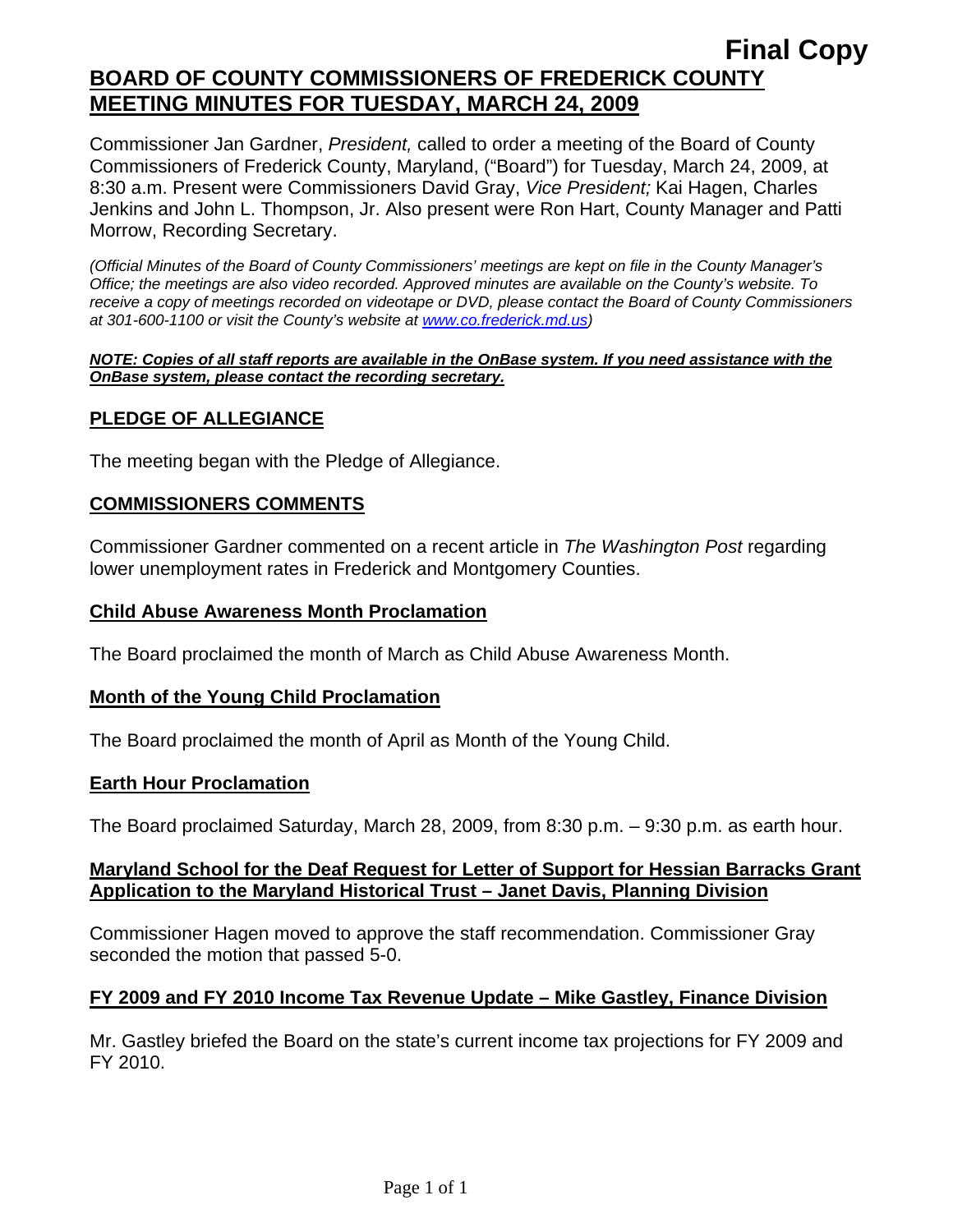Mr. Gastley reviewed suggested reductions for FY 2009. He indicated it may be possible to request the Board of Education (BOE) self-insurance offering by June 30, 2009, rather than July 1, 2009. Mr. Gastley also stated the BOE had shown no projected fund balance for FY 2010 brought forward from FY 2009. He believed there would be a fund balance from initiatives put forward by the BOE.

Referring to the Capital Improvements Program (CIP), Mr. Gastley commented an additional \$500,000 may become available from the Pay-Go funds from both the Linganore High School and West Frederick Middle School projects. It was indicated the BOE would be requested to attend the Board's meeting scheduled for Thursday, March 26, 2009, to discuss the BOE reduction suggestions.

Also discussed were the pavement management fund from 2008, fleet fund balance, closed CIP projects, and moving the Advanced Life Support (ALS) from the general fund to the fire tax districts.

Mr. Gastley also briefed the Board on reduction suggestions for FY 2010.

It was indicated staff would attend the BOE meeting on Wednesday, March 25, 2009, to request additional monies from the balance of the CIP projects, early payment of the selfinsurance refund, and a possible fund balance.

## **FY 2010 - 2015 Capital Improvements Program (CIP) and FY 2010 Capital Budget, Regarding Public Comments Received During March 17, 2009, Public Hearing – Kelly Weaver, Finance Division**

Ms. Weaver reviewed with the Board the comments received during the public hearing held on Tuesday, March 17, 2009. Ms. Weaver indicated the CIP would be discussed again on Tuesday, May 12 and is scheduled to be adopted on Tuesday, June 2, 2009.

## **I-70/Meadow Road Interchange – Commissioner John L. Thompson, Jr.**

Commissioner Thompson presented a proposed resolution to petition the Maryland Department of Transportation and the Maryland Department of Planning for a declaratory ruling as to whether the contemplated Meadow Road/I-70 interchange would be a growth related project and if so, would it be within a priority funding area (PFA).

John Mathias, Office of the County Attorney, commented on the definition of a declaratory ruling.

Eric Soter, Planning Division, commented on amending the state of Maryland PFA's map.

(Commissioner Gardner passed the gavel to Commissioner Gray.)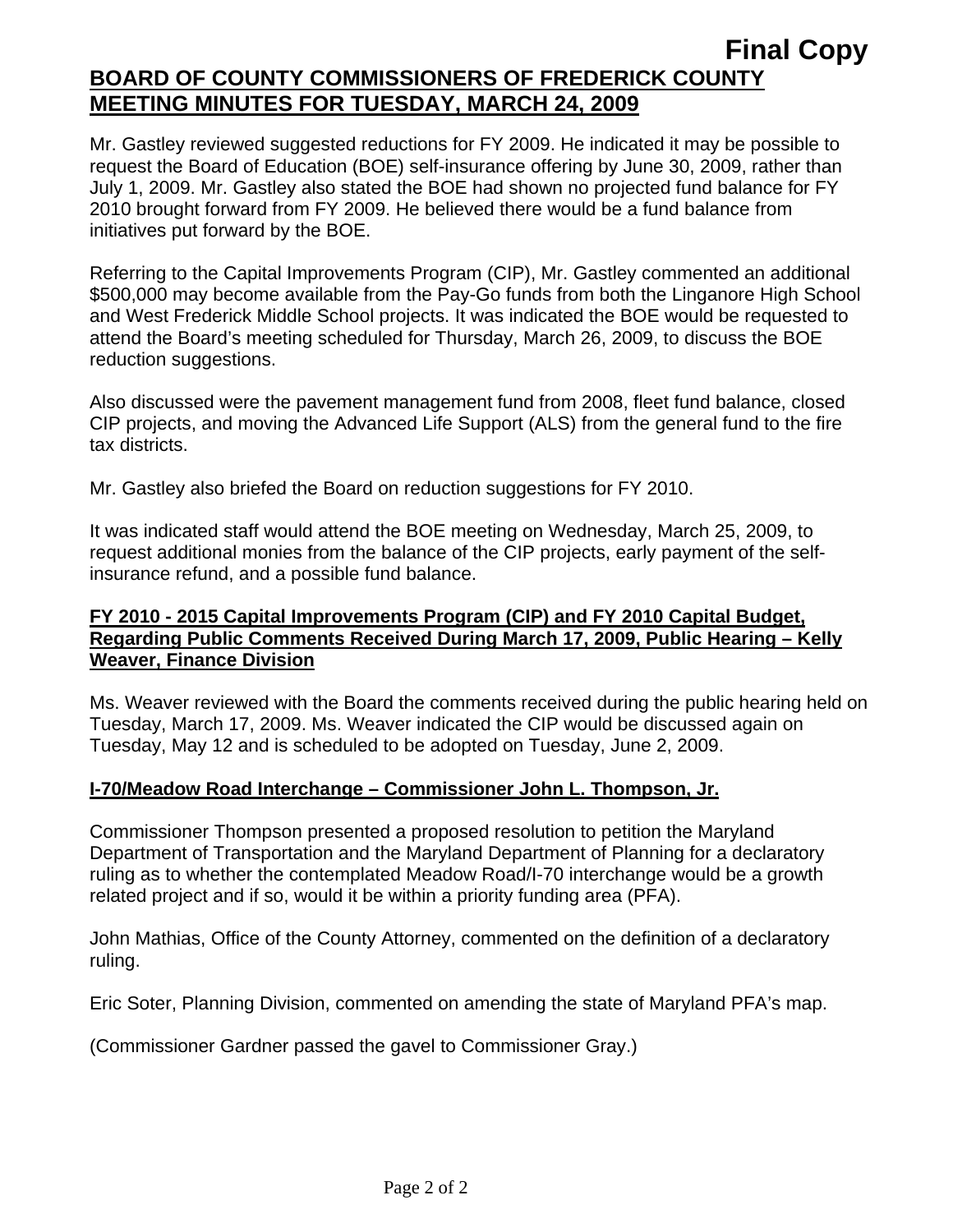Commissioner Gardner moved to send a formal request, in the form of a letter, to the Maryland Department of Planning (MDP), the Maryland Department of Transportation (MDOT) and the Office of Smart Growth, requesting to formally make a decision as to whether I70/Meadow Road is a growth related project in a PFA and if deemed not in a PFA, does it meet any of the exceptions criteria. Commissioner Hagen seconded the motion that passed 5-  $\Omega$ .

It was indicated the inclusion of the Heart of the Civil War Certified Heritage Areas into the PFA would be a separate request to the MDP.

(Commissioner Gardner left the meeting.)

## **WORKSESSION**

## **Appointments/Reappointments to Boards/Commissions/Committees – Joyce Grossnickle, County Manager's Office**

Commission on Disabilities (COD)

There was no public comment.

Commissioner Hagen moved to support the recommendation to appoint Ms. Jeanine Aubertin and Ms. Nancy Lind to fill unexpired terms ending December 31, 2011. Commissioner Thompson seconded the motion that passed 4-0 with Commissioner Gardner absent.

It was indicated Mr. Huckenpoehler would be notified when a vacancy on the COD becomes available..

(Commissioner Gardner entered the meeting at 10:30 a.m. and Commissioner Gray passed the gavel back.)

### Human Relations Commission

There was no public comment.

Commissioner Hagen moved to appoint Ms. Charlotte Davis to fill an unexpired term to expire June 30, 2009, and appoint Ms. Davis to a full three-year term to take effect beginning July 1, 2009, and expire June 30, 2012. Commissioner Gray seconded the motion.

Commissioner Thompson offered a substitute motion to interview Ms. Davis to determine if she would be committed to racial equality. Commissioner Jenkins seconded the motion that failed 2-3 with Commissioners Gardner, Gray and Hagen opposed.

The main motion passed 3-2 with Commissioners Jenkins and Thompson opposed.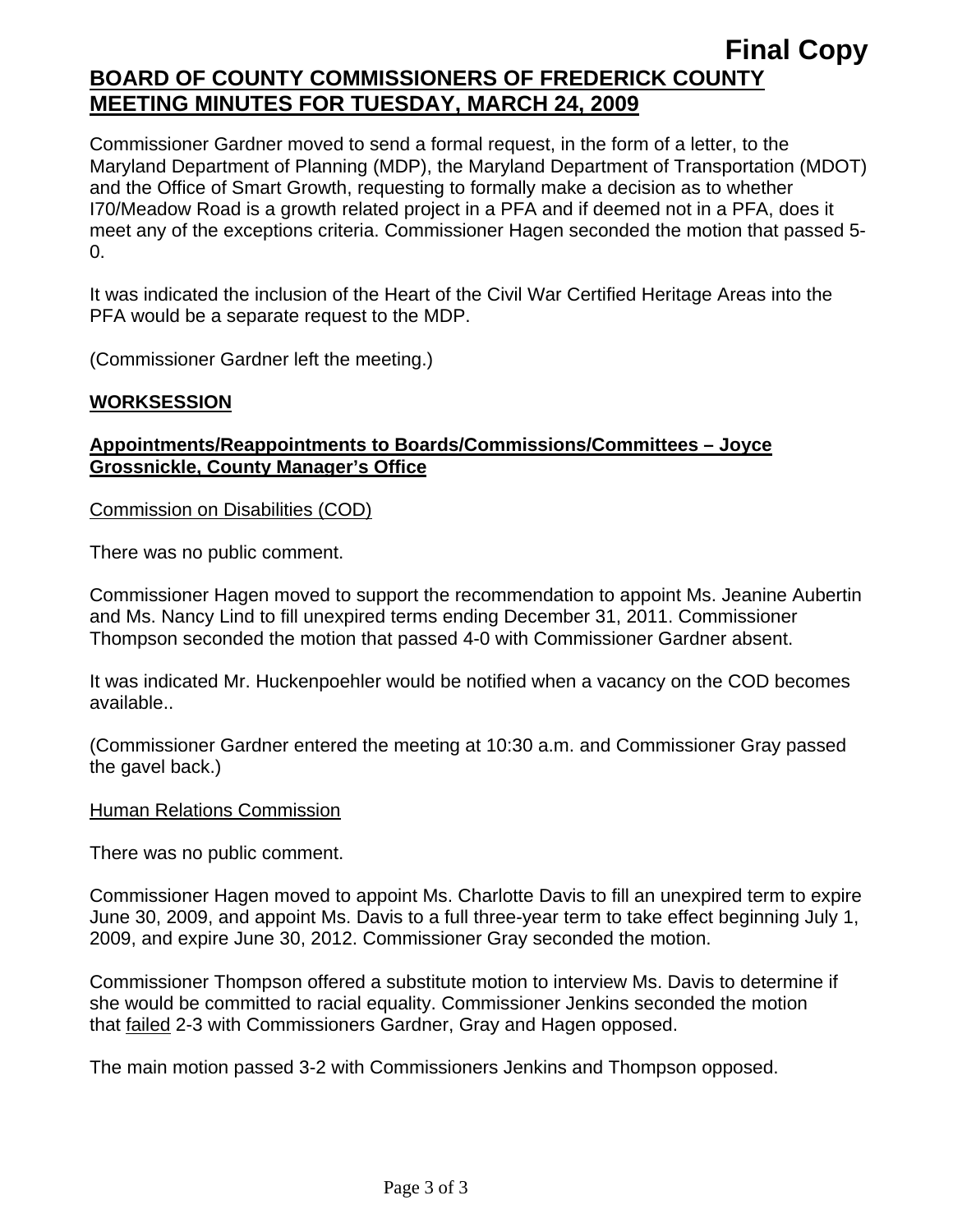### Insurance Committee

There was no public comment.

Commissioner Hagen moved to approve the appointment of Mr. Philip Smullen to fill an unexpired term to expire June 30, 2011. Commissioner Jenkins seconded the motion that passed 5-0.

### Interagency Internal Audit Authority (IIAA)

There was no public comment.

Commissioner Gray moved to reappoint Mr. Tim Pollak to serve a four-year term to expire April 16, 2013. Commissioner Hagen seconded the motion that passed 5-0.

It was indicated Mr. Bob Lilly would be notified when another vacancy on the IIAA becomes available.

### Social Services Board

There was no public comment.

Commissioner Hagen moved to approve the appointments of Mr. Tracy Diggs, Reverend Michael Bynum and Mustafa Karakus, Ph.D. to fill unexpired terms to expire June 30, 2011. Commissioner Gray seconded the motion that passed 5-0.

### Substance Abuse Council

Commissioner Gray moved to approve the appointment of Mr. Korey Shorb to fill an unexpired term to expire December 31, 2011. Commissioner Hagen seconded the motion that passed 5-0.

### **COMMISSIONER COMMENTS**

None.

## **PUBLIC COMMENTS**

Bill Ashton addressed the Board.

## **QUESTIONS – PRESS**

None.

## **CLOSED SESSION/ADMINISTRATIVE FUNCTION**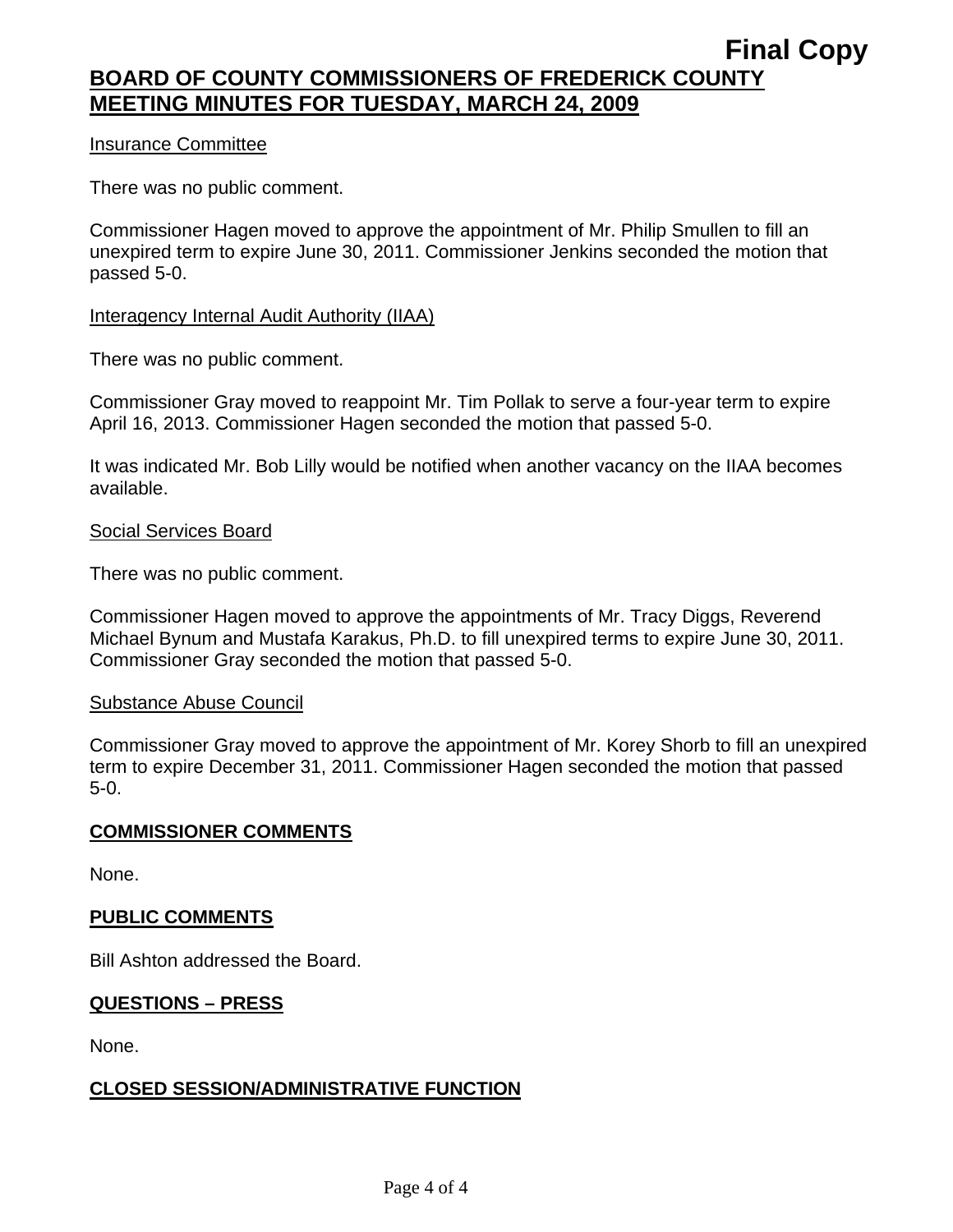Commissioner Gray moved to go into closed session/administrative function in accordance with the Maryland Annotated Code State Government Article § 10-508(a) (3) – To consider the acquisition of real property for a public purpose and matters directly related thereto. Commissioner Hagen seconded the motion that passed 5-0.

## **ADJOURN**

The meeting adjourned at 11:15 a.m.

Respectfully submitted,

Patricia A. Morrow Recording Secretary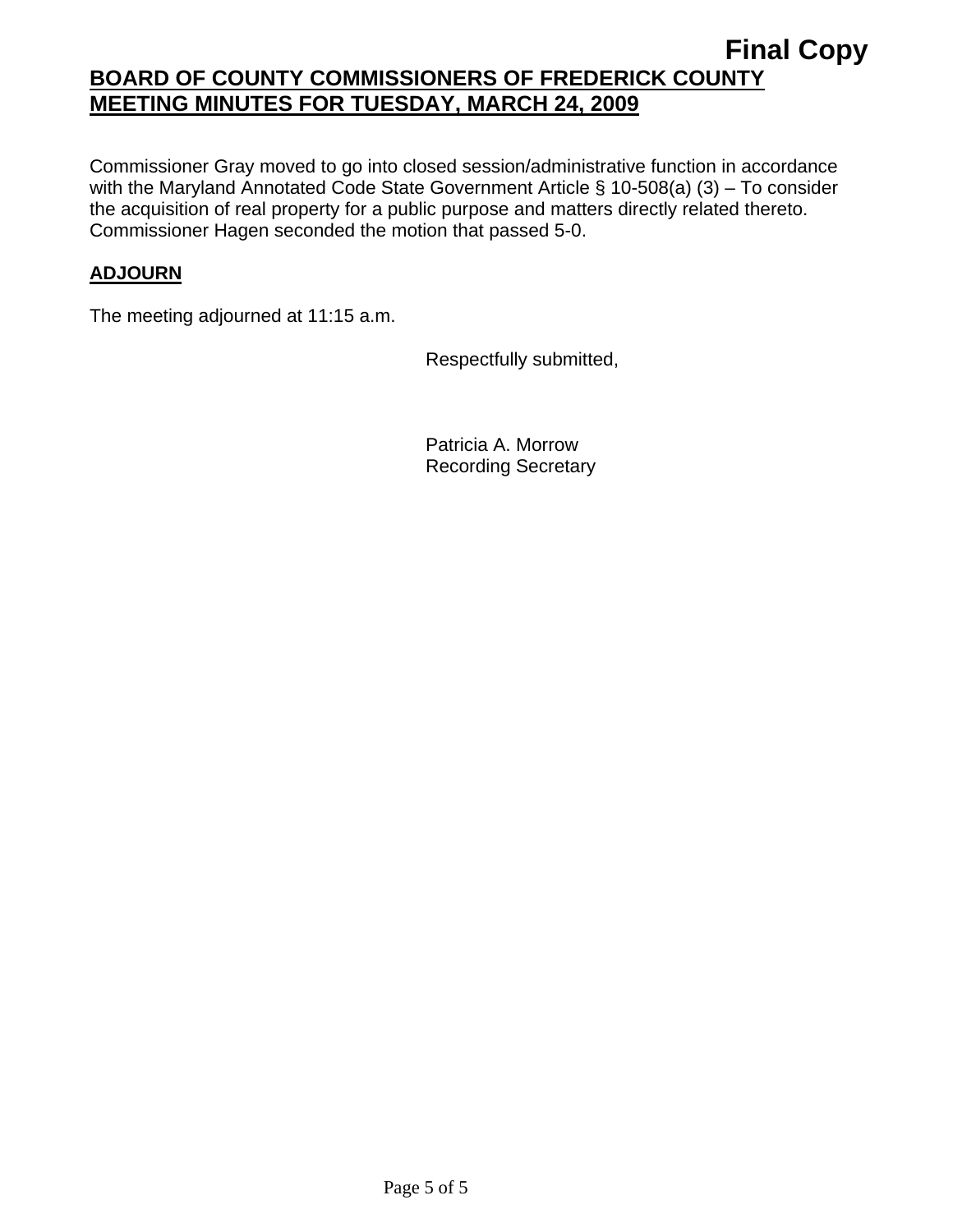## **FORM OF STATEMENT FOR CLOSING THE MEETING OF TUESDAY, MARCH 24, 2009**

## **STATUTORY AUTHORITY TO CLOSE SESSION**

## **State Government Article §10-508(a):**

 $\overline{a}$ 

## **Motion:**

Commissioner Gray moved to go into closed session/administrative function in accordance with the Maryland Annotated Code State Government Article § 10-508(a) (3) – To consider the acquisition of real property for a public purpose and matters directly related thereto. Commissioner Hagen seconded the motion that passed 5-0.

## **Topic To Be Discussed:**

To consider a proposal to acquire a building for county purposes.

Patricia A. Morrow Recording Secretary